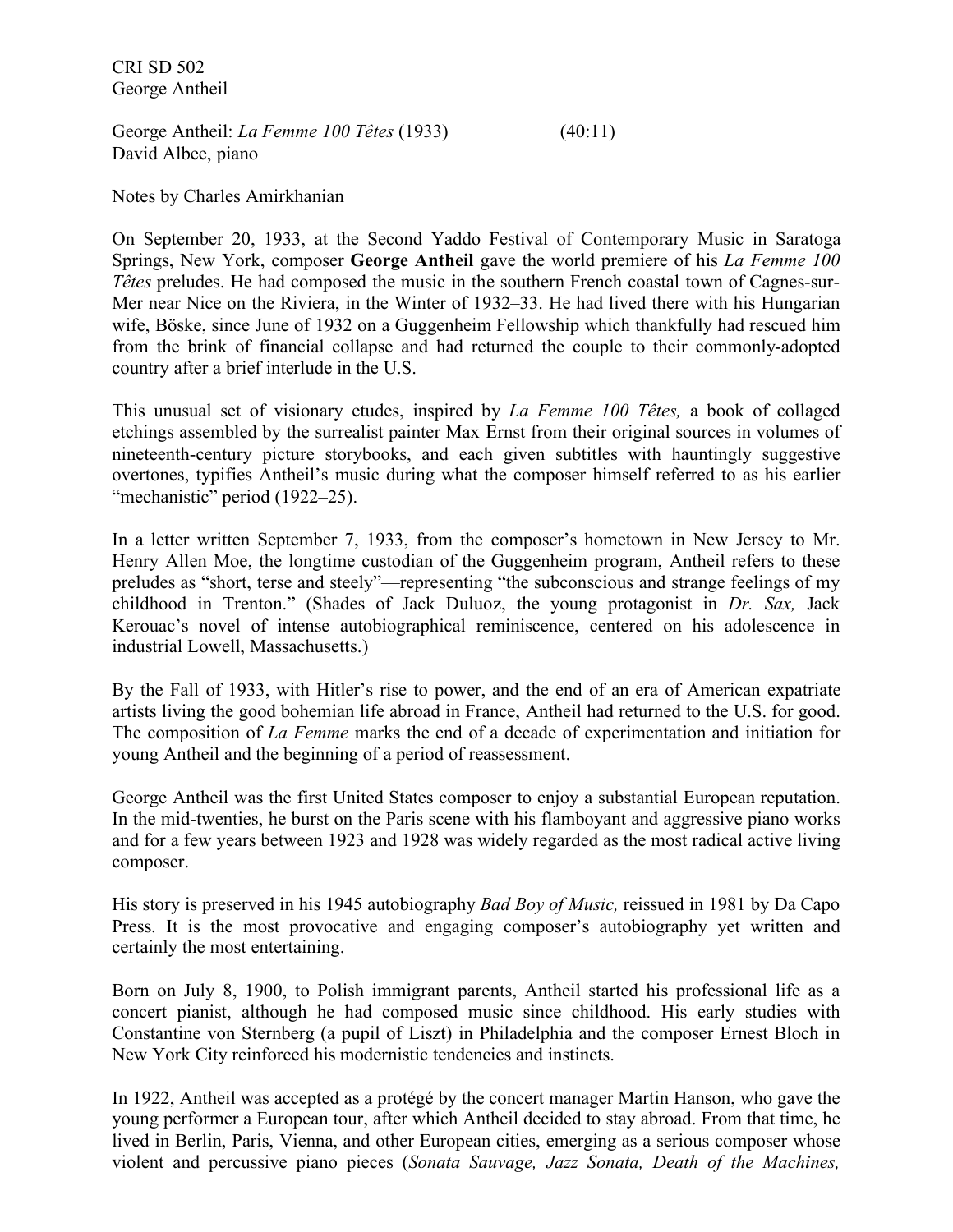*Airplane Sonata*) were envied by the young Aaron Copland. "When I first went to Paris I was jealous of Antheil's piano playing—it was so brilliant; he could demonstrate so well what he wanted to do."

According to Copland, "George had Paris by the ear." In 1923 his first Paris concert, delivered as a curtain raiser for a performance of the Ballet Suedois, caused a general riot, due to the almost absurd obsessiveness of his use of repetition. Antheil, influenced by the Russian ostinatos in the music of Stravinsky, had carried the idea to lengths which would later be exceeded only by the repetitive music composers of the sixties—Riley, Reich, and Glass.

Antheil's years in Paris, 1923 through 1927, were tumultuously exciting. As the toast of the literary and artistic world there—not the musical one, which was dominated by the airy, charming, and anti-dramatic music of Les Six—Antheil had hobnobbed with the likes of James Joyce, Ezra Pound, Joan Miró, Pablo Picasso, Man Ray, Ford Madox Ford, Ernest Hemingway, Fernand Léger, Sylvia Beach, and countless others who held Antheil in extremely high regard.

The tremendous impact in 1924, 1925, and 1926 of the clangorous *Ballet Mécanique* by Antheil, scored for three xylophones, eight grand pianos, one pianola, two electric doorbells, two wooden and one metal airplane propellers, tam-tam, four bass drums, and siren, climaxed a sensational ascendancy for the composer. When played properly—at full speed and imitating a giant mechanical orchestration gone mad—the work is smashing. And yet, even to this day, it rarely is played well in the U.S. One secret to its early European success in the days of limited virtuosity among percussionists: the xylophone parts—fiendishly difficult at the specified tempi—were performed by keyboard-operated instruments in Paris. None such were available when the work was performed in Carnegie Hall April 10, 1927. And the overbearing pre-concert publicity, handled by an overeager literary agent rather than a concert promoter, prejudiced the sold-out hall in advance, creating an artistic setback for Antheil which haunted him for years afterwards; in fact when Antheil wrote *La Femme,* he found himself quoting generously from the thematic material of the *Ballet Mécanique*.

Upon his return to France in the early thirties, Antheil stopped by his old Paris haunts, including the bookshops of Adrienne Monnier (*Les Amies des Livres*) where the experimental French writers were carried, and Sylvia Beach (Shakespeare and Company) where the English language modernists were to be found. Very likely it was at Ms. Monnier's establishment that he purchased copy number 657 of 1000 of the first edition of Max Ernst's *La Femme 100 Têtes,* published in 1929 by Editions du Carrefour with an introduction by no less than André Breton. George's copy of the first edition is carefully inscribed in the hand of the composer, "George Antheil—not to be borrowed."

Antheil always had been intensely interested in modernist painting. Having first encountered it via his friendship with Margaret Anderson and Jane Heap, publishers of the *Little Review* who lived in New Jersey and befriended Antheil in his pre-Europe days, the composer particularly had admired the work of de Chirico, the Cubists, the artists of *de Stijl,* and later the Surrealists, including Ernst himself, whom Antheil and Böske had known in Paris.

And Antheil had attributed his own unconventional use of modular repetitive units in *Ballet Mécanique* to the influence of Cubist painting, in which prismatic distortion is the norm. "I portrayed a foot so large that the rest of the body must be imagined as extending beyond and out of the picture."

In fact, many of the aesthetic currents in the experimental arts which Antheil encountered in his Paris days—the absurd miniature Dada theatre and sound poetry pieces—the similar works by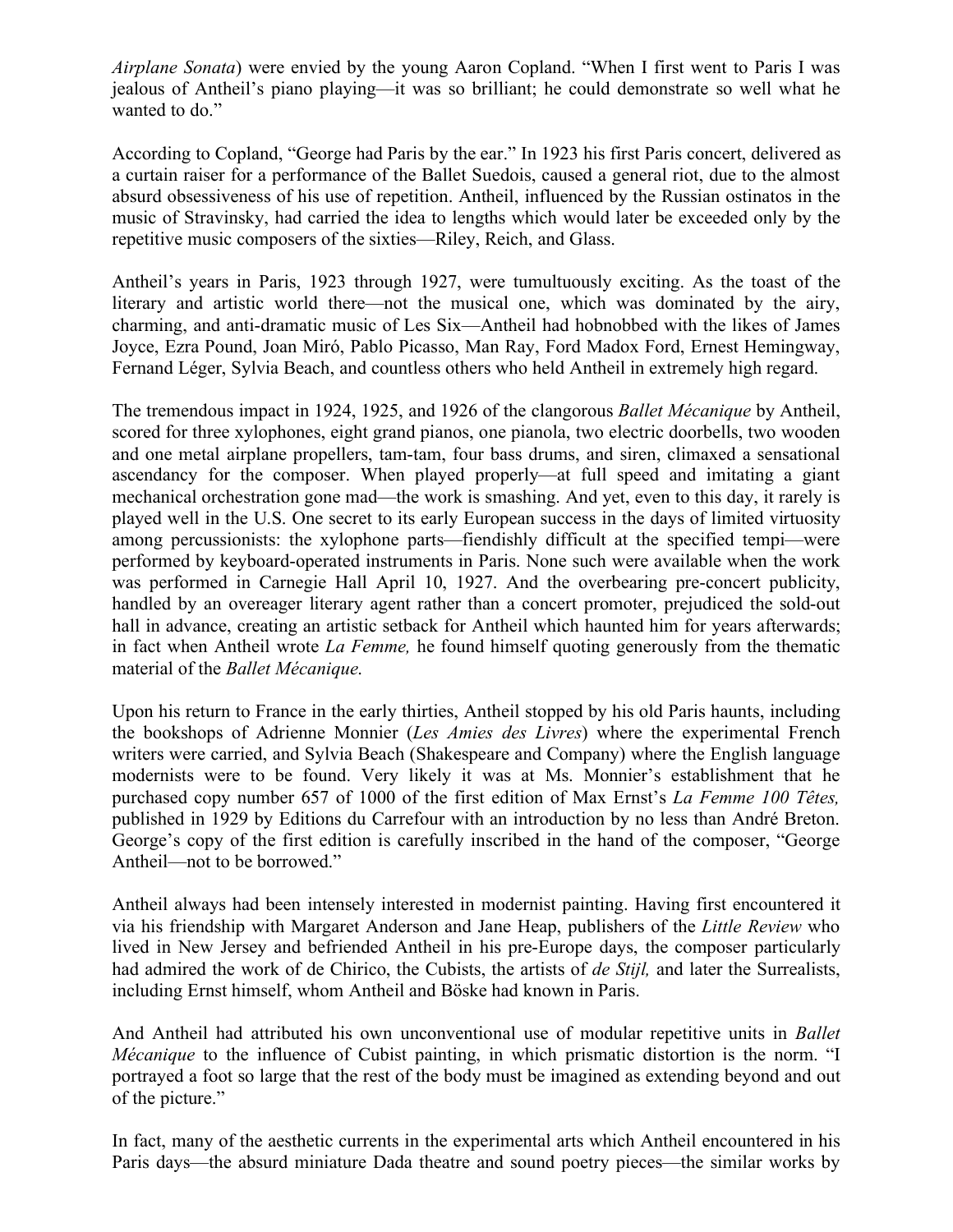the Futurists—the episodic and often austere simplicity of the piano music of his friend Erik Satie—no doubt validated for Antheil the kind of brutal and hard-edged quality of certain preludes in the *La Femme* collection.

The boldness of the music, with its epigrammatic references to everything pianistic, from parodies of Hanon *Études* to echoes of the pianola of the *Ballet Mécanique,* lends the work a freshness which is startling even by today's standards half a century later.

Antheil noted in several items of correspondence that he intended to do 100 preludes for the Ernst book, the title of which translates roughly *The Hundred Headless Woman,* "100" in French being homonymous for "without" (*cent; sans)*. In fact, there are neither 100 collages in the book, nor 100 preludes in the complete set by Antheil.

Ernst's book presents 146 collages in nine groups (chapters) with thematic imagery in each of the nine. But at best, the narrative thread is healthily disjunct, and the reader is lead further into Ernst's "liberated world where everything is possible" (Dorothea Tanning in the introduction to the American edition).

In the existing Antheil piano score, there are forty-four preludes, each with a Roman numeral, and a concluding "Percussion Dance." Antheil notes in his correspondence with Mr. Moe that he played forty of the preludes—excerpts from the (promised) group of 100—at Yaddo. It is possible that a few others were added to round out the series to forty-five at a later date, but since the holograph apparently is lost—only a copyist's version is extant—it is difficult to determine just what is the precise history of the score. On the numerical front, perhaps the last laugh is Antheil's. His collection is complete *sans cent*! Antheil does note in *Bad Boy of Music* that the *La Femme* music was choreographed by Martha Graham for her [1934 ballet] *Dance in Four Parts,* a solo premiered at the Guild Theatre November 11, 1934.

As far as is known, the second concert performance of the entire score of *La Femme,* and perhaps the first of all forty-five pieces in the group, took place on November 20, 1970, when they were played by Julian White, during an all–Antheil concert sponsored by KPFA Radio at Hertz Hall on the campus of the University of California, Berkeley. A subjective selection of plates from the Ernst book were projected by artist Carol Law on that occasion during the performance.

In 1976 at the Holland Festival, during which a great number of Antheil works were revived under the direction of composer-pianist-conductor Reinbert de Leeuw (some documented on Philips 6514.254 available in the U.S.), the Argentinean pianist Jorge Zulueta, a specialist in Antheil's music, and his Grupe de Acción from Buenos Aires, presented a theatrical version of *La Femme 100 Têtes* in which the characters of Max Ernst, Böske Antheil, and George Antheil were dramatized beneath projections of Ernst's collages. A stream-of-consciousness compilation of Antheil's music from this and other 1920s pieces such as the *Airplane Sonata,* formed the musical basis of that presentation. The only other known performances of the piano version have been done in several concerts since 1977 by David Albee.

Antheil's large opera, *Helen Retires,* his second, was premiered unsuccessfully at The Juilliard School in New York (28 February 1934). The impact of the Depression, on top of his recent relocation from Europe and the response to Helen, left Antheil searching for new directions.

When Ben Hecht and Charlie MacArthur hired Antheil to do the music for their motion picture *Once in a Blue Moon* (1935), Antheil was launched on a series of new careers. Moving to Hollywood in 1936, he pieced together an income by writing occasional movie scores, writing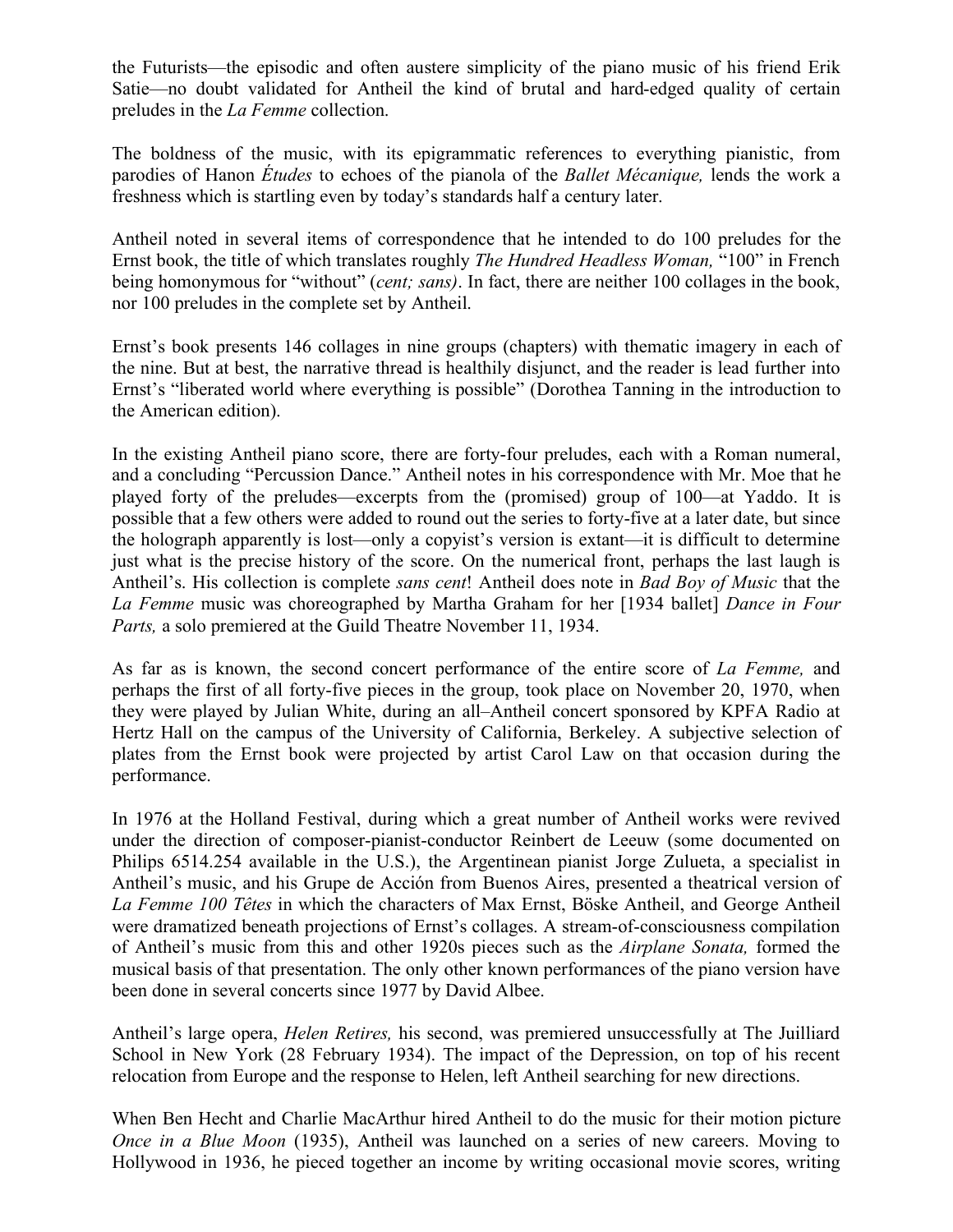articles for *Esquire,* maintaining a syndicated lovelorn column, acting as a radio and newspaper war analyst, and patenting a torpedo in collaboration with actress Hedy Lamarr.

Antheil's music after 1940 took a turn toward classical forms, incorporating his own individual mixture of bittersweet lyricism, satirical paraphrases of military marches, American folktune quotations, and rambunctious boogie-woogie rhythms, often tempered with the metallic dissonance of his early music. Antheil's avant-garde status was preempted by the dodecaphonists after World War II, but his faith in his neo-Romantic style was reinforced by the successes of his spiritual allies Britten, Shostakovich, and Prokofiev.

Between 1939 and 1951 Antheil composed eight symphonic overtures on American themes. His large symphonic works were performed by most of the country's major orchestras. Symphony No. 4 was introduced by Stokowski and the NBC Symphony (1944). Symphony No. 5 was premiered by Ormandy and the Philadelphia (1948), and No. 6 by Monteux and San Francisco (1949). Antheil's ballet, *Capital of the World,* after a story by his old friend Hemingway, was introduced on the CBS television program *Omnibus* (1953).

Throughout the fifties, Antheil worked tirelessly to establish himself as an opera composer. His setting of Ben Johnson's *Volpone* (1953) contains magnificent, virtuosic vocal writing in a lively and appealing evening-length work. Other operas premiered subsequently were *The Brothers*  (1954), *The Wish* (1955)—both to his own libretti—and *Venus in Africa* (Michael Dyne, 1957).

In 1958, Antheil returned to New York City to compose music for the weekly CBS-TV documentary series *The Twentieth Century,* hosted by Walter Cronkite. He died of heart failure there on February 12, 1959.

December 25, 1983 Belton, Texas

For further definitive information on Antheil's music, which has not appeared on this label since CRI 103 was issued in 1955, the reader may refer to the following:

- Albee, David. George Antheil's *La Femme 100 Têtes–A Critical Study of the Preludes,* University Microfilms, 1977, Ann Arbor.
- Antheil, George. *Bad Boy of Music* (new introduction by Charles Amirkhanian with photographs from the Antheil Estate collection), reissued by Da Capo Press, 1981, New York.(Pages 255-286 describe Cagnes-sur-Mer.)
- Ernst, Max. *The Headless Woman* (introduction by André Breton, translated into English by Dorothea Tanning), reissued by George Braziller, 1981, New York.
- Pound, Ezra. *Antheil and the Treatise on Harmony* (new introduction by Ned Rorem), reissued by Da Capo Press, 1968, New York.
- Whitesitt, Linda. *The Life and Music of George Antheil*, UMI Reprints, 1983, Ann Arbor.
- The score of *La Femme 100 Têtes* (edited by David Albee) is published by Antheil Press (ASCAP), 7722 Lynn Avenue, El Cerrito, CA 94530.

*Composer* Charles Amirkhanian *has been music director of Pacifica Listener-Sponsored KPFA-FM in Berkeley since 1969.*

**David Albee** has been hailed for his "tremendous talent, a firm and vigorous technique, and a sure musical taste." His appearances as an orchestra soloist and recitalist have taken him to major music centers throughout the United States. He has two other recordings and several articles to